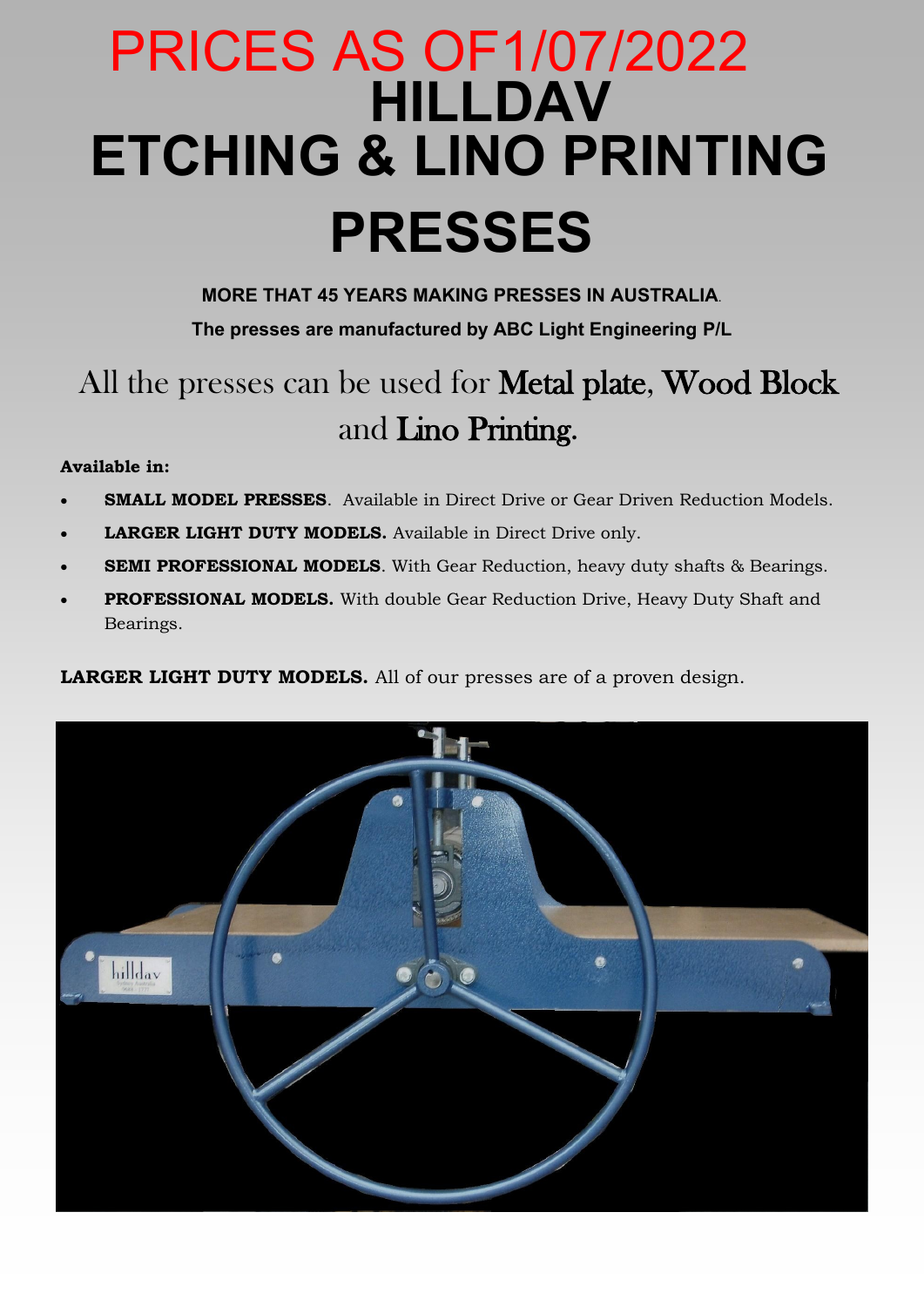## **Larger Model Presses Light Duty Direct Drive**



The Larger model Direct drive press is an inexpensive light duty press on which larger work can be produced. They have the size of some of the Semi Professional model presses with a lower price range.

The Larger model Direct drive presses are available only in direct drive, (Where the Hand wheel is connected directly to the bottom roller) The Larger model Direct Drive presses can be either Bench mounted or come with a stand. A set of heavy duty lockable castors can be fitted to the stand. This is very handy to move the kiln out of the way when not being used.



*Heavy Duty Lockable castors can be fitted to the stand to make moving the press easier.* 

The Top Roller is 114 mm (4½") Dia. Machined to a high standard of finish.

The Bottom Roller is 89 mm (3½") Dia. Coarse Machined.

The Hand wheel is 660 mm (26") Dia.

The bed has a retaining strap to help prevent a falling hazard